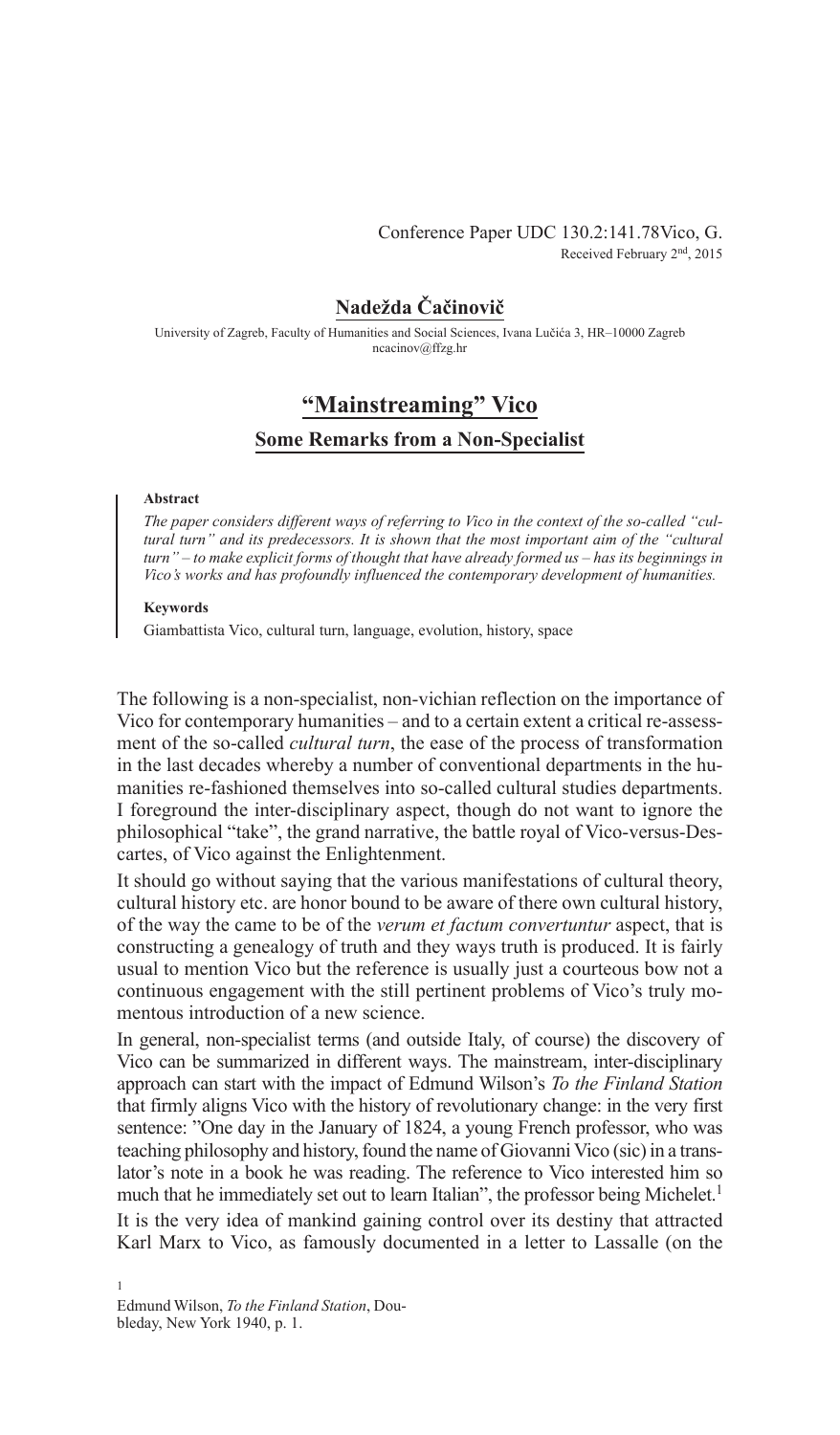28th of April 1862) and made him proclaim that Vico had moments of genius as a writer on social evolution. I am taking the quotation from Isaiah Berlin.2 But he himself wants Vico's help in developing a liberal criticism of the Enlightenment. In a very simplified definition: Berlin looks for a stand against revolutionary upheaval and other programmatic interventions as opposed to a detached and easy plurality as the only way to improve the lot of mankind.

Mark Lilla states in his *Vico* that most of the secondary literature (especially outside Italy) on Vico is promotional, not analytical, that is, engaged in promoting his claims, the unique features of histhought, not the problems he introduced as problems.<sup>3</sup> Lilla's own analysis stresses the anti-modern aspects of Vico: not only as a correction of the possibly excessive claims of enlightenment but as a refutation.

My question, not a new one, is: *can we conceive of a science, new or not, starting with a limited claim*? Can (or should) cultural relativism of cultural studies be seen only as a rejection of the presumption of universal knowledge and emphatically not as the rejection of truth as truthfulness, the intention of finding out about the truth?

I will go on by examining some widespread ways of referring to Vico. First of all the idea of *poetry as the first language of mankind.* There is of course a bewildering variety of ideas repeating this claim. The Vico of the Romantics, but let us not forget the theological aspects, concerning Adam and the adamitic language, the naming and the forgetting, the wilderness and the fear that produced gods and myths instead all way to speculations about evolution and Steven Mithen's *Singing Neanderthals*. 4

Let us accept a state prior to conceptual thinking. Anyway, thinking has thought us to allow for the pre-reflexive and the ante-predicative and to consider pure presence as an unattainable goal, even if it appears to be the simplest of all demands. The body escapes our thought. We neither are bodies nor have them: we are displaced. Cultures are always the product of an In Between, a transmission so successful that it is forgotten. In an older vocabulary it raises the question of objectivity: the question Vico presented in a new light.<sup>5</sup> There are some obvious and some not so obvious points. The first is one almost generally accepted, that there are different cultures with different rules and games, so you have to know about the whole of a culture if you want to understand, for instance, a work of art. We know as well that things happen, cultures disappear or deteriorate, even if we do not accept the idea of a inescapable movement towards decline; we know we can change our cultural environment and we know we use culture to conquer, to manipulate. But we also know there is a radical objectivity, as stated by Bernard Williams: if one actually succeeds in viewing the interests and concerns of all agents, including oneself, from a genuinely detached perspective, there seems to be no motivation left for acting in any particular way at all. So is the choice between being trapped in one's own culture or losing any fixed point?

In Vico, of course, providence remains at work. Vico's theory of divine providence holds that people themselves constructed a world according to a divine plan of which they are not aware – Providence has made the civil institutions out of passions of men each bent on his private advantage. Gramsci commented on Vico's "ruses of nature": a social impulse tending toward one thing brings about the opposite. Naturalizing, the process of representing the cultural and historical as natural, was the result of ideological discourses, a major force in the maintenance of hegemony.6

In Derrida's *Grammatology*, following almost immediately after the famous sentence "there is nothing outside of the text", our theme is exposed as follows: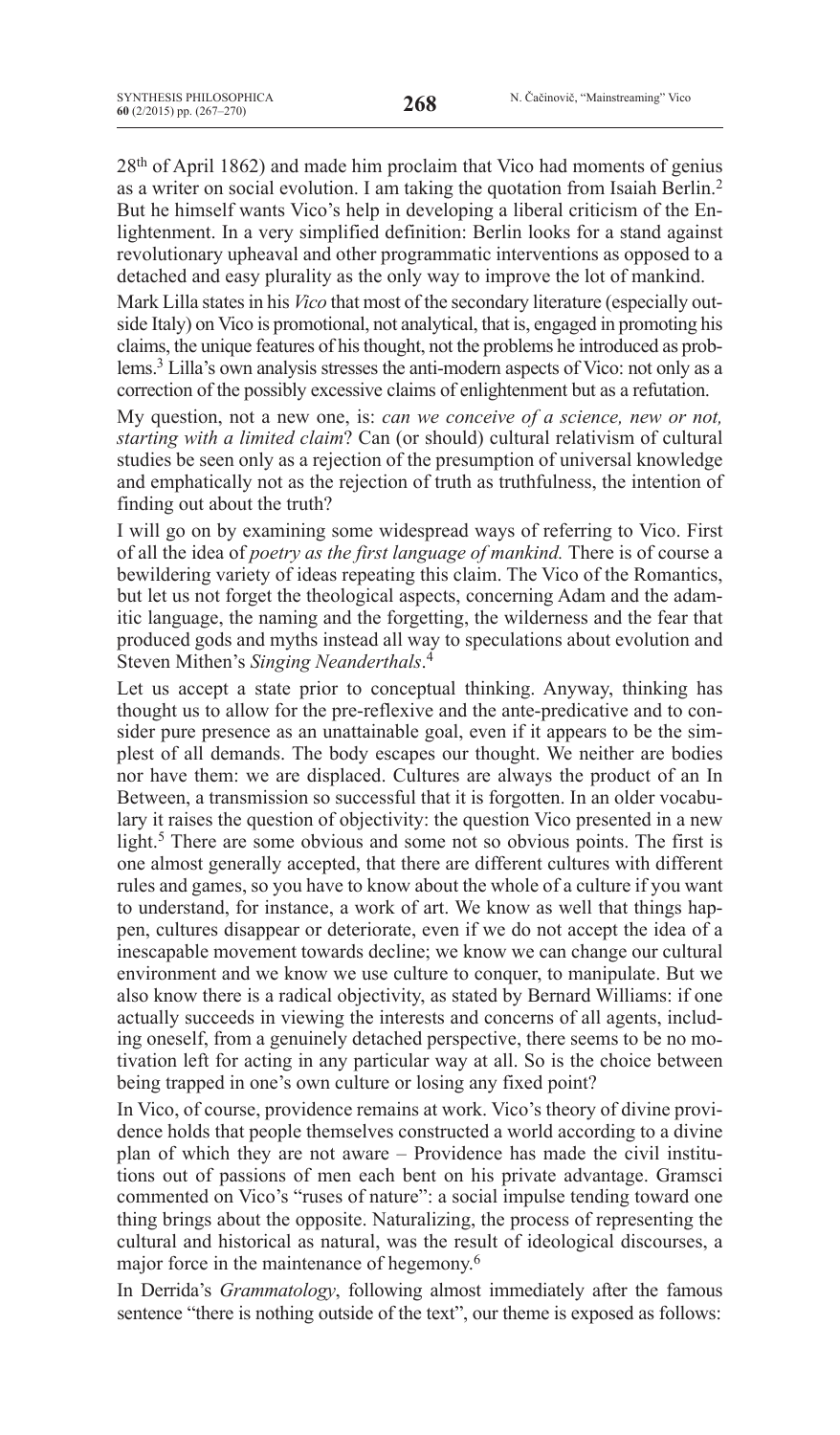"for we have , in the text, that the absolute present, Nature, that which words like 'real mother' name, have always already escaped, have never existed; that what opens meaning and language is writing as the disappearance of natural presence (…) What does Rousseau say without saying, see without seeing? That substitution has always already begun; that imitation, principle of art, has always already interrupted natural plenitude; that, having to be a discourse, it has always already broached presence in differánce; that in Nature it is always that which supplies Nature's lack, a voice that is substituted for the voice of Nature".<sup>7</sup>

The final vocabulary of science does not change the fact that nature in general can function as a foil to any ideal and a source of ideals. "Natural" may denote simplicity, regularity, harmony in one century and then with the Romantics irregularity and wildness, it can be contrasted with the deformed, grotesque, supernatural, statistically uncommon, rational, intelligent, artificial, conventional etc. There is a wealth of topics for cultural theory. John Searle's, a philosopher's conclusions, are more or less as follows: the traditional opposition between biology and culture is misguided, culture is the form biology takes:

"There could not be an opposition between culture and biology, because if there were, biology would always win. Different cultures are different forms that an underlying biological substructure can be manifested in."8

Searle counts on the biological capacity to make something symbolize, without any need for a radical break. Adorno's and Horkheimer's *Dialectics of Enlightenment* tells about the price we pay for the mind as a tool of survival and about the chasm between signs and picture. Reality may be by definition the unattainable, but producing, constructing and even predicting are possible. The possibility may even depend on an ongoing non-instrumental acts. So to get back to the point: what is the most important aim of the cultural turn and it is starting with Vico – *to make explicit forms of thought that have already formed us*.

Anthropology became the founding discipline of social sciences and the whole field of humanities. Only a limited number of academics in this field opt for pure scientific data obtained without some reference to the history of their research and history in general. We investigate the evolution of symbolic systems, an exteriorization always already there, totally and absolutely.

The historical awareness is not unopposed. Foucault's remarks about the "history of space" are used to make the point, partly because they come form someone so immersed into genealogy:

"The great obsession of the nineteenth century was, as we know, history: with its themes of development and of suspension, of crisis and of cycle, themes of the ever-accumulating past,

9

#### $\mathfrak{D}$

Isaiah Berlin, *The Crooked Timber of Humanity*, Knopf, New York 1991, p. 62.

#### 3

4

5

Mark Lilla, *G. B.Vico. The Making of an Anti-Modern*, Harvard University Press, Cambridge, MA 1993, pp. 2–5.

Steven Mithen, *Singing Neanderthals*, Harvard University Press, Cambridge, MA 2006.

For much of the following I owe a debt to Paolo Rossi, *The Dark Abyss of Time. The History of Earth and the History of Nations*, trans. L. G. Cochrane, University of Chicago Press, Chicago 1984 (orig. 1979).

6 Antonio Gramsci, *Selection from Cultural Writings*, Harvard University Press, Cambridge, MA 1991.

7 The translation of Gayatri Chakravorty Spivak for the American edition, *Of Grammatology,* 1976 (orig.1967) Vico is liberally sprinkled over a number of pages and footnotes.

8 John R. Searle, *The Construction of Social Reality*, Free Press, New York, p. 227.

Michel Foucault, "Different Spaces", in: Michel Foucault, *Aesthetics*, *Essential Works of Foucault II*, The New Press, New York, 1954–1984, p. 175.